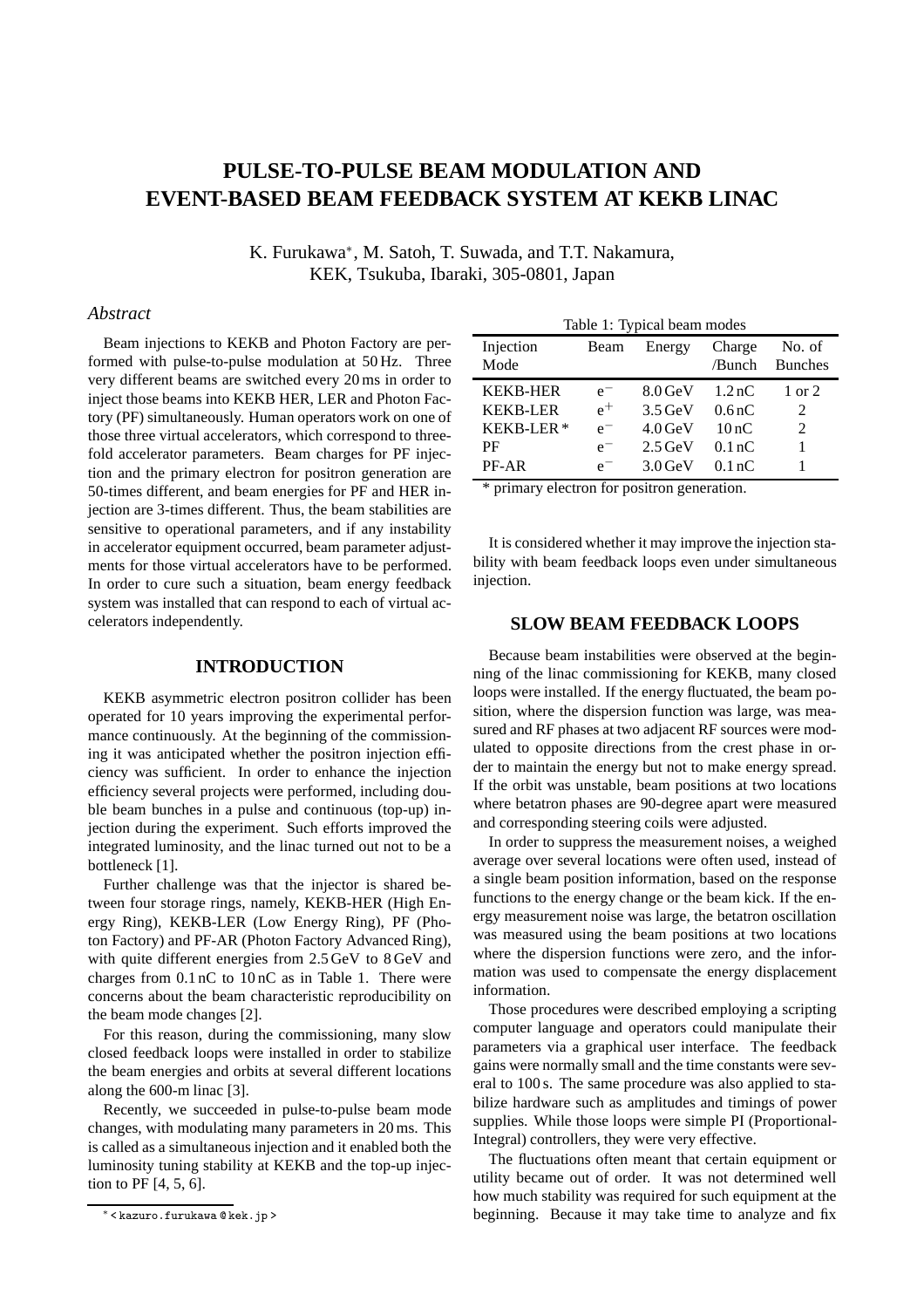those pieces of equipment, feedback loops were effectively applied at many locations.

As the fluctuation sources were identified and resolved, those closed loops became unnecessary during the normal operation. However, they are still important during the beam studies because the beam conditions are much different from the normal ones. While a certain parameter is scanned in such studies, other parameters often have to be maintained stable. They are also effective in order to identify the reason when the beam characteristics changed unintentionally. Furthermore, they can be occasionally used to predict a certain failures. Thus, the information from those loops was valuable.

Those feedback loops were dependent on the beam modes. The linac accelerates the beams for four storage rings, KEKB-HER, KEKB-LER, PF and PF-AR, with quite different energies. Moreover, those beam modes had been exchanged every several minutes. Even with such frequent beam mode changes the beam reproducibility and stabilities were maintained with the beam feedback loops.

## **SIMULTANEOUS TOP-UP INJECTIONS**

Until 2008 it took from 30 seconds to 2 minutes to switch the beam injection modes between KEKB-HER, KEKB-LER, PF and PF-AR. Many accelerator device parameters were changed, and the slowest process was the bending magnet standardization. However, simultaneous top-up injections to three rings, KEKB-HER, KEKB-LER and PF became necessary in order to improve the physics experiments at those rings.

Several sets of pulsed equipment were installed. Beam optics development was also performed to support the wide dynamic range of the beam energy and charge, 3-times different energies and 100-times different charges. The betatron matching condition was established at the entrance to each beam transport line. An event-based control system was introduced, in addition to existent EPICS control system, in order to achieve global and fast controls.

The new control system could change many parameters quickly and globally, and it enabled the pulse-to-pulse beam modulation. The linac pulse repetition is 50 Hz, and approximately 130 independent parameters over 600 m linac are changed within 20 ms. Such efforts enabled simultaneous top-up injections, and the beam current stabilized to be 1 mA in 1.1  $\sim$  1.6 A at KEKB and 0.1 mA in 450 mA at PF, which contributed the physics experiment results.

## *Event System Operation*

The new event-based control system arranges the linac for a pulse to operate in one of the ten beam modes. The injection beam modes for KEKB-HER, KEKB-LER and PF can be switched quickly, and each beam pulse is separated by 20 ms.

The event-based control system is composed of three basic parts. The first part is the beam-mode pattern arbi-



Figure 1: Overall configuration of the event-based control system. 17 event receiver stations cover 1-km facility.

trator/generator. It listens to the beam frequency requests from downstream rings and/or human operators, and then it arbitrates those requests based on pre-assigned priorities, and generates a beam mode pattern for up to 10 s (20 ms  $\times$  500). There are certain constraints how to organize the pattern because many of the pulsed power supplies expect that they are fired at constant intervals.

The main part is the event generator station. The event generator (EVG230 from MRF [7]) provides an event sequence synchronized to RF clock (114.24 MHz). Each event is accompanied with an event code, while additional data is transferred as well. The event generator software extracts adjacent beam-mode elements out of the beam-mode pattern received from the pattern generator, and arranges several event codes corresponding to the first mode, then adds another event code to notify the beam mode of the next pulse.

Finally, event receiver stations accept events from the event generator through optical fiber links. The event receiver (EVR230RF from MRF) regenerates the RF clock using the bit train. The first part of the event code sequence is used to generate signals with specific delays. The last event code informs the receiver software to prepare specific delay and analog values for the beam mode in the next pulse. Approximately 130 parameters on 17 event receiver stations are changed every pulse (Fig. 1). Each one of those parameters is associated with ten variables that correspond to ten beam modes, and those thousand variables can be manipulated any time by operational software.

The beam-mode pattern arbitrator normally accepts the new requests from rings every several seconds, and it regenerates a corresponding pattern. Under a typical operation condition, average injection rates are 25 Hz for HER, 12.5 Hz for LER and 0.5 Hz for PF. However, it is often required to assign all the pulses for injection. Such a flexible injection pulse arrangement enables efficient use of the injector linac.

#### *Beam Position Monitor*

As described previously, the old read-out system for beam position monitors (BPM) could operated at 1 Hz. However, for simultaneous injection it was required to pro